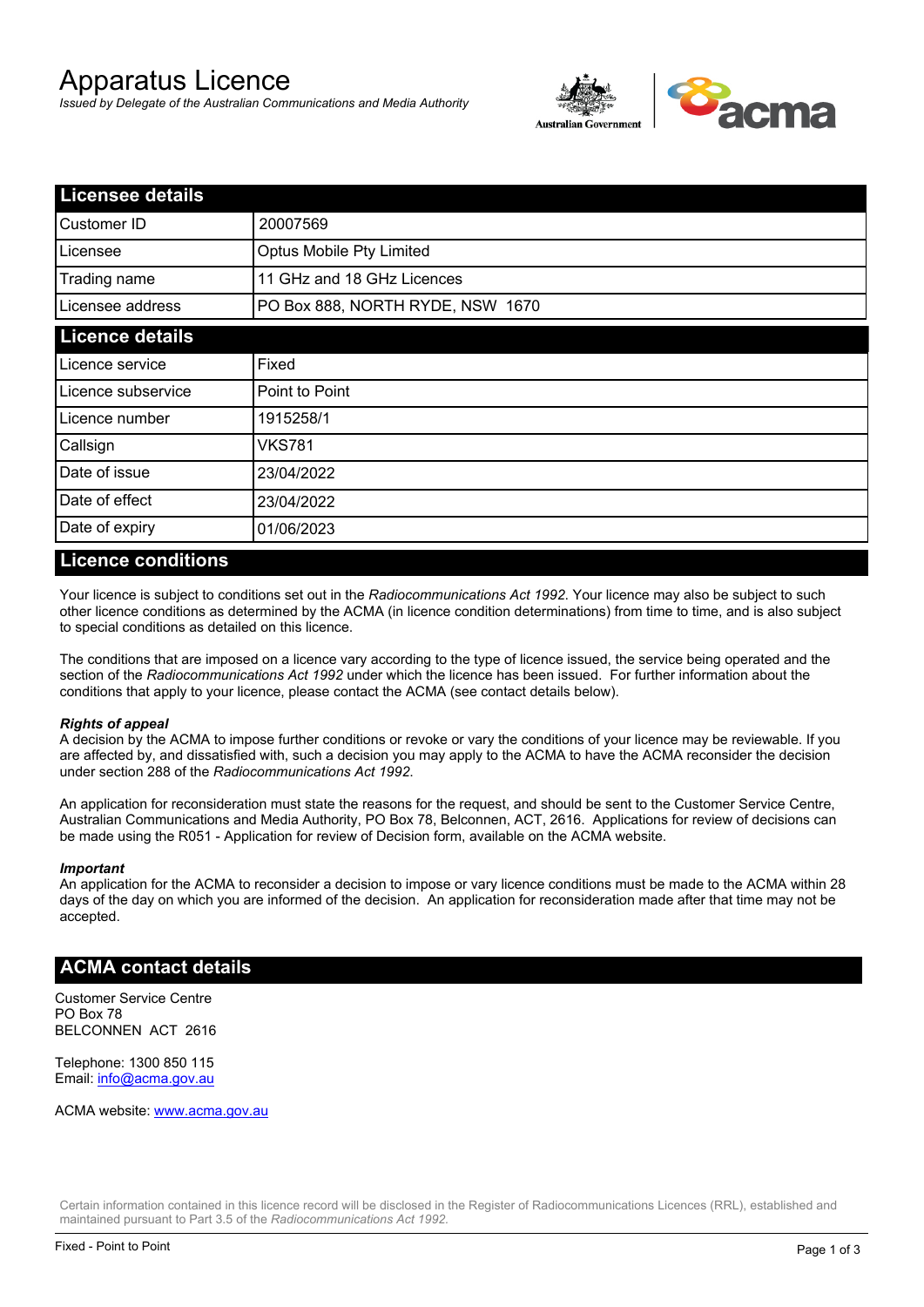# **Advisory Notes applying to licence no.: 1915258/1**

Conditions applicable to the operation of Point to Point station(s) authorised under this licence can be found in the Radiocommunications Licence Conditions (Apparatus Licence) Determination and the Radiocommunications Licence Conditions (Fixed Licence) Determination, the 'fixed licence lcd'. Copies of these determinations are available from the ACMA and from the ACMA home page (www.acma.gov.au).